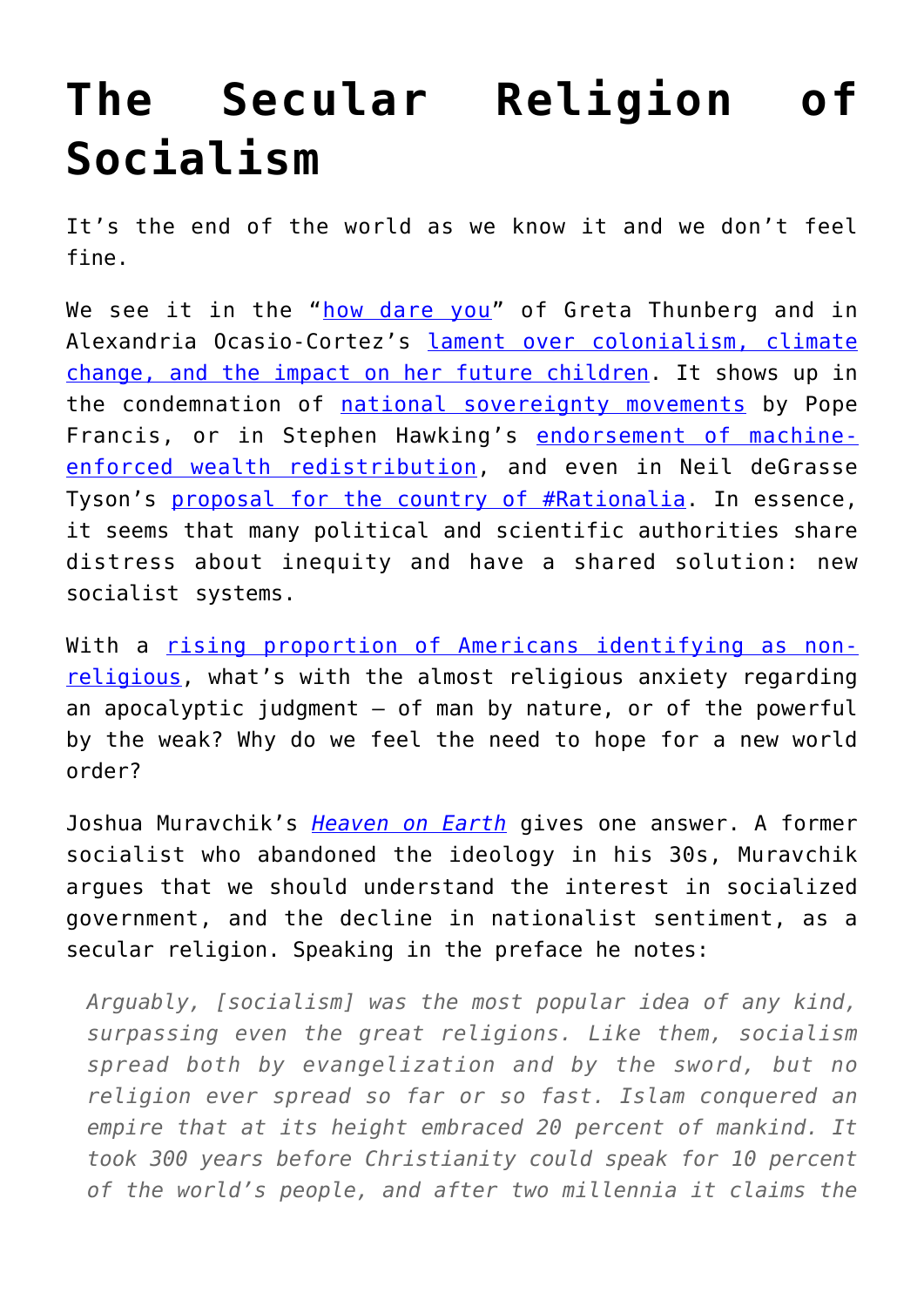*adherence of about one-third of the human race. By comparison, within 10 years after the term 'socialism' was coined by the followers of Robert Owen in the late 1820s, roughly 60 percent of the earth's population found itself living under socialist rule of one kind or another."*

## What's causing this appeal? Muravchik identifies a few culprits in his afterword:

*A new generation began to come of age without direct memory of 'history.' And like the phoenix, socialism seemed to rise from the ashes and weave its spell once again. The image of equality, harmony, and easy abundance still tantalized; it gained new cachet as a panacea for the pains of globalization, migration and industrial obsolescence.*

In other words, [not knowing history](https://www.cbsnews.com/news/holocaust-study-millennials/) leaves a gap that we want filled. Humans long to know where they come from, how that influences who they are, and where they are going. Socialists provide an answer for man's suffering – as being rooted in material greed and inequity – and seek to alleviate that suffering by eliminating material differences. In doing so, they provide a compelling view of "Heaven on Earth."

Thus, instead of imitating the self-sacrifice of Christ, our society venerates the triumphant self-as-victim striving for and against power. We've embraced the penance of surrendering national sovereignty – an obstacle to seeing individual humans in all their historical complications by the more simple story of belonging to tribes of predators or prey. Furthermore, we highlight only the immaterial communities composed of a hierarchy of oppressed identities, reducing our complicated history of people and ideas to a simple story of the oppressed and oppressor.

Americans are intellectual orphans crying out for the milk of meaning, hungry for a new faith to resolve the problems they